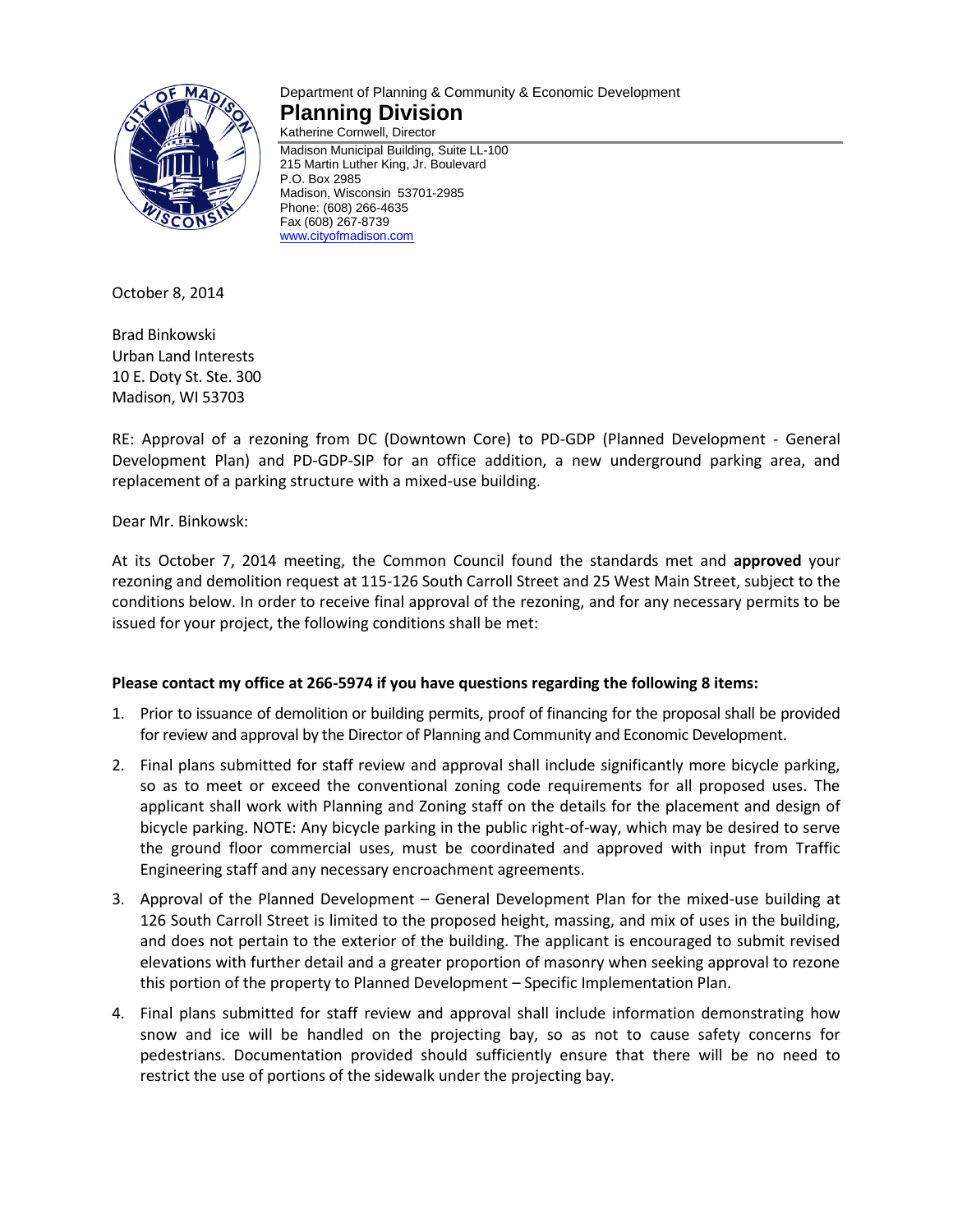October 8, 2014 Page 2

- 5. Prior to receiving permits for the proposed changes to the building, the applicant shall submit materials for review by the Privilege in Streets staff committee and reach a formal agreement with the City regarding the proposed encroachments into the public right-of-way.
- 6. Portions of the PD-GDP submittal for the new mixed-use building at 126 South Carroll Street show the proposed building crossing the property line shared with the Jackman Building, and connections to the Jackman Building. While this arrangement could potentially be supported as a future amendment to this PD-GDP and a related PD-SIP, improvements shown on property outside of the applicant's current holdings is not approvable as part of the PD-GDP at the present time. In order to support this arrangement, the applicant is encouraged to coordinate closely with the Historic Preservation Planner, Madison Fire Department, and Building Inspection staff.
- 7. Sufficient detail on all proposed above-grade encroachments associated with the building at 25 West Main Street shall be provided to demonstrate that there is no additional space being requested beyond what was approved by the Plan Commission in March, 2013 and/or subsequently altered by the Urban Design Commission approval of the minor alteration on March 5, 2014.
- 8. Prior to submitting final plans for staff review and approval, the applicant shall obtain final design approval by the Urban Design Commission for the requested Planned Development zoning.

#### **Please contact Janet Schmidt of the City Engineering Division at 261-9688 if you have questions regarding the following 35 items:**

- 9. The existing tunnel shall be completely removed from within the right-of-way (Developer Agreement). Applicant shall be responsible for protecting all existing utilities during removal and restoration.
- 10. Developer shall keep all subterranean structures at least 3-feet below grade to allow for City maintenance of the street and sidewalk.
- 11. The developer is aware that both a temporary storm and sanitary sewer control plan is needed to address construction phasing.
- 12. The erosion control plan/permit shall address dewatering and concrete control during construction.
- 13. Applicant will need to provide a utility plan for intended new locations for sewer, storm sewer, and water main prior to plan approval.
- 14. A solution that permits the proposed subterranean parking structure shown on the plans within the South Carroll Street right of way below the street shall be provided by the applicant and reviewed and approved by the City of Madison. As provided for by State Statute 66.0915(4), a lease of the subterranean area would be a preferred option. The applicant shall consult with the City of Madison Attorney's Office, Engineering Office and Office of Real Estate Services and investigate the possibility of leasing the subterranean portion under South Carroll Street necessary (a three dimensional area) to encompass the proposed parking structure within the South Carroll Street right of way. To address the fire code issue, this leased area would subsequently be included within a one Lot Certified Survey Map, including and connecting all of the owner's lands lying northeast and southwest of Carroll street. All lands would be connected within the CSM by the three dimensional portion of Carroll Street that is subject to the lease. This would create a single lot to eliminate any lot line bisecting the parking structure. This option as discussed above, or any future option, is not guaranteed and is conditioned upon and subject to review by multiple City of Madison Agencies and staff for compliance with statutes, ordinances, laws and other conditions of approval. Any option and plan approval would also ultimately be subject to the review and approval by the City of Madison Common Council.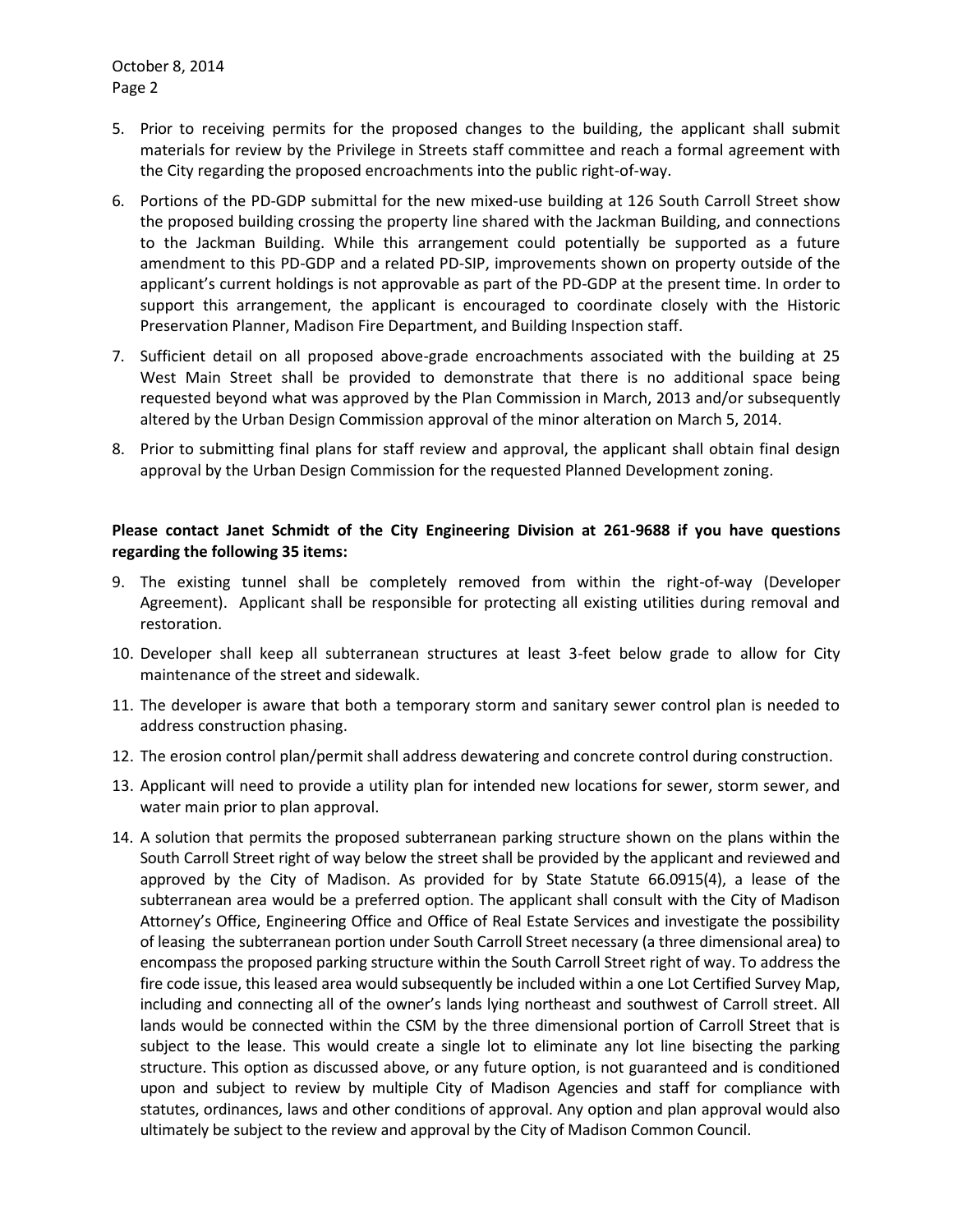October 8, 2014 Page 3

- 15. The proposed new buildings will cross underlying platted lot lines. Current fire code and City enforcement requires the underlying platted lot lines be dissolved by Certified Survey Map (CSM) prior to issuance of a building permit. A revised CSM and required supporting information shall be prepared and submitted to the City of Madison Planning Department that encompasses this entire project. The CSM shall be approved by the City and recorded with the Dane County Register of Deeds prior to issuance of a building permit.
- 16. The Applicant shall confirm all portions of the proposed buildings and/or any private site improvements that will encroach into the adjacent right of ways. If any private improvements are determined will encroach into the right of way, the Applicant shall make an application with City of Madison for a privilege in streets administered by the City of Madison Office of Real Estate Services. An approval of the development does not constitute or guarantee approval of any encroachments.
- 17. The site plans are insufficient to provide detailed comments from City Engineering. Revise the plans to include a site plan showing the entire site with building outlines, lot lines, existing and proposed public and private utilities. Include spot elevations of new driveways and door openings. Provide a sheet with existing conditions which includes spot elevations of the existing sidewalk and adjacent curb and gutter and street. The plans should show all proposed improvements in the right of way as anticipated for the construction of this project. Additional comments will be provided upon receipt of the revised plans.
- 18. This project will likely require a development agreement for the restoration of the existing public infrastructure. The Applicant shall be required to provide adequate topographical survey data along with enough detail on the proposed project to allow for City Engineering staff to produce a plan for the restoration.
- 19. Provide additional details on the existing tunnel in Carroll Street. The existing tunnel shall be located on the plan and shall include the approximate depth and size.
- 20. The construction of this building will require removal and replacement of sidewalk, curb and gutter and possibly other parts of the City's infrastructure. The applicant shall enter into a City / Developer agreement for the improvements required for this development. The applicant shall be required to provide deposits to cover City labor and materials and surety to cover the cost of construction. The applicant shall meet with the City Engineer to schedule the development of the plans and the agreement. The City Engineer will not sign off on this project without the agreement executed by the developer. The developer shall sign the Developer's Acknowledgement prior to the City Engineer signing off on this project (MGO 16.23(9)c).
- 21. The site plan shall identify lot and block numbers of recorded Certified Survey Map or Plat.
- 22. Submit a PDF of all floor plans to [lzenchenko@cityofmadison.com](mailto:lzenchenko@cityofmadison.com) so that a preliminary interior addressing plan can be developed. If there are any changes pertaining to the location of a unit, the deletion or addition of a unit, or to the location of the entrance into any unit, (before, during, or after construction) the addresses may need to be changed. The interior address plan is subject to the review and approval of the Fire Marshal.
- 23. The site plan shall include a full and complete legal description of the site or property being subjected to this application.
- 24. The Applicant shall close all abandoned driveways by replacing the curb in front of the driveways and restoring the terrace with grass (POLICY).
- 25. The approval of this Conditional Use or PUD does not include the approval of the changes to roadways, sidewalks or utilities. The applicant shall obtain separate approval by the Board of Public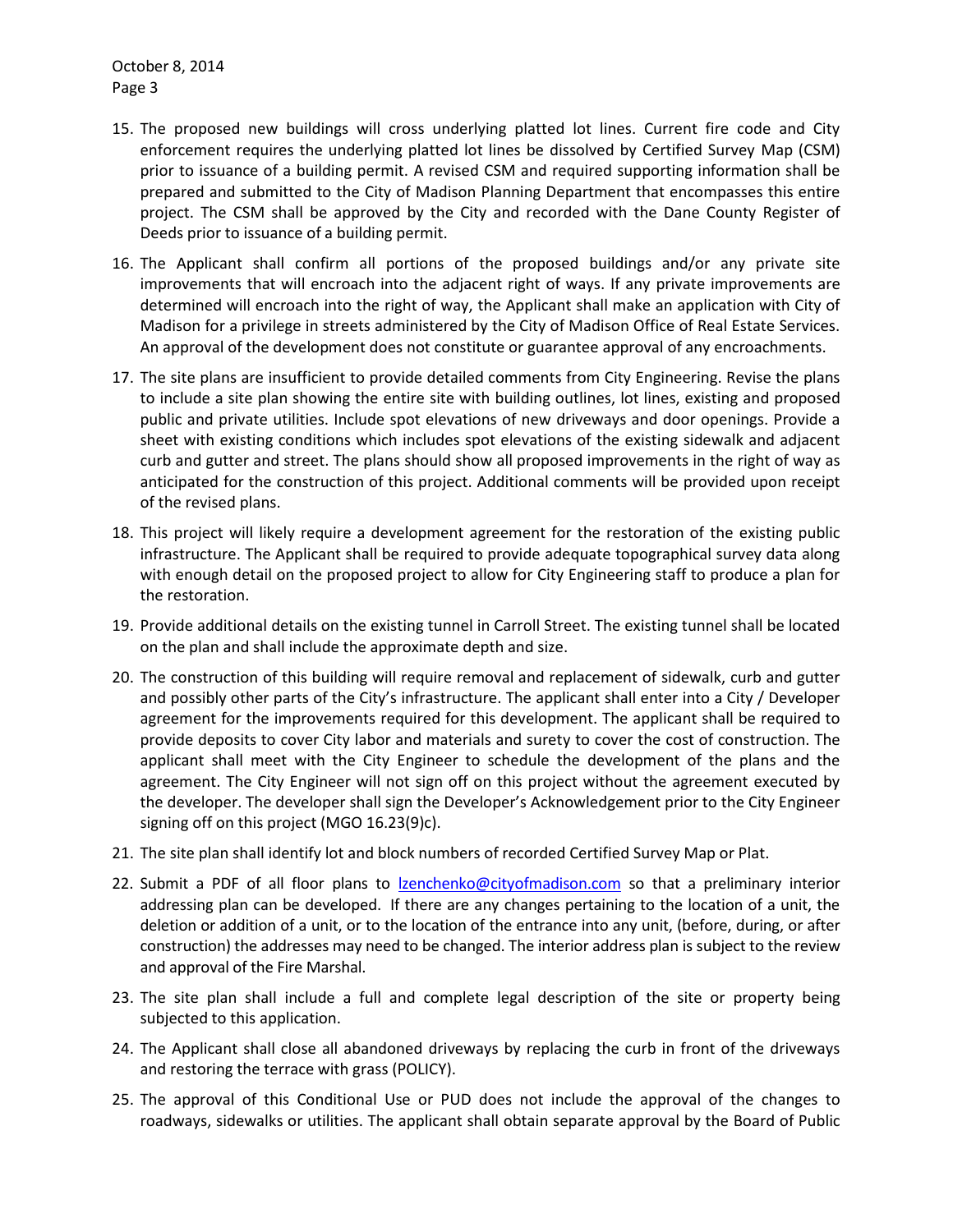Works and the Common Council for the restoration of the public right of way including any changes requested by developer. The City Engineer shall complete the final plans for the restoration with input from the developer. The curb location, grades, tree locations, tree species, lighting modifications and other items required to facilitate the development or restore the right of way shall be reviewed by the City Engineer, City Traffic Engineer, and City Forester (MGO 16.23(9)(d)(6).

- 26. The Applicant shall provide the City Engineer with a survey indicating the grade of the existing sidewalk and street. The Applicant shall hire a Professional Engineer to set the grade of the building entrances adjacent to the public right of way. The Applicant shall provide the City Engineer the proposed grade of the building entrances. The City Engineer shall approve the grade of the entrances prior to signing off on this development (POLICY).
- 27. The Applicant shall replace all sidewalk and curb and gutter which abuts the property which is damaged by the construction or any sidewalk and curb and gutter which the City Engineer determines needs to be replaced because it is not at a desirable grade regardless of whether the condition existed prior to beginning construction (POLICY).
- 28. The Applicant shall obtain a privilege in streets agreement for any encroachments inside the public right of way. The approval of this development does not constitute or guarantee approval of the encroachments (INFORMATIONAL).
- 29. The Applicant shall provide the City Engineer with the proposed earth retention system to accommodate the restoration. The earth retention system must be stamped by a Professional Engineer. The City Engineer may reject or require modifications to the retention system (POLICY).
- 30. The Applicant shall complete work on exposed aggregate sidewalk in accordance with specifications provided by the city. The stone used for the exposed aggregate shall be approved by the City. The Construction Engineer shall be notified prior to beginning construction. Any work that does not match the adjacent work or which the City Construction Engineer finds is unacceptable shall be removed and replaced (POLICY).
- 31. All work in the public right-of-way shall be performed by a City licensed contractor. (MGO 16.23(9)(c)5) and MGO 23.01).
- 32. All damage to the pavement on Doty Street, Main Street, and Carroll Street adjacent to this development shall be restored in accordance with the City of Madison's Pavement Patching Criteria. For additional information please see the following link: <http://www.cityofmadison.com/engineering/patchingCriteria.cfm> (POLICY).
- 33. This project falls in the area subject to increased erosion control enforcement as authorized by the fact that it is in the ROCK RIVER TMDL ZONE and by Resolution 14-00043 passed by the City of Madison Common Council on 1/21/2014. You will be expected to meet a higher standard of erosion control than the minimum standards set by the WDNR.
- 34. Storm sewer to serve this development has been designed and constructed. The site plans shall be revised to identify the location of this storm sewer and to show connection of an internal drainage system to the existing public storm sewer (POLICY and MGO OVER 10,000 SF of impervious area 10.29 and 37.05(7)(b)).
- 35. The plan set shall be revised to show a proposed private internal drainage system on the site. This information shall include the depths and locations of structures and the type of pipe to be used (POLICY and MGO 10.29).
- 36. The applicant shall demonstrate compliance with MGO Section 37.07 and 37.08 regarding permissible soil loss rates. The erosion control plan shall include Universal Soil Loss Equation (USLE) computations for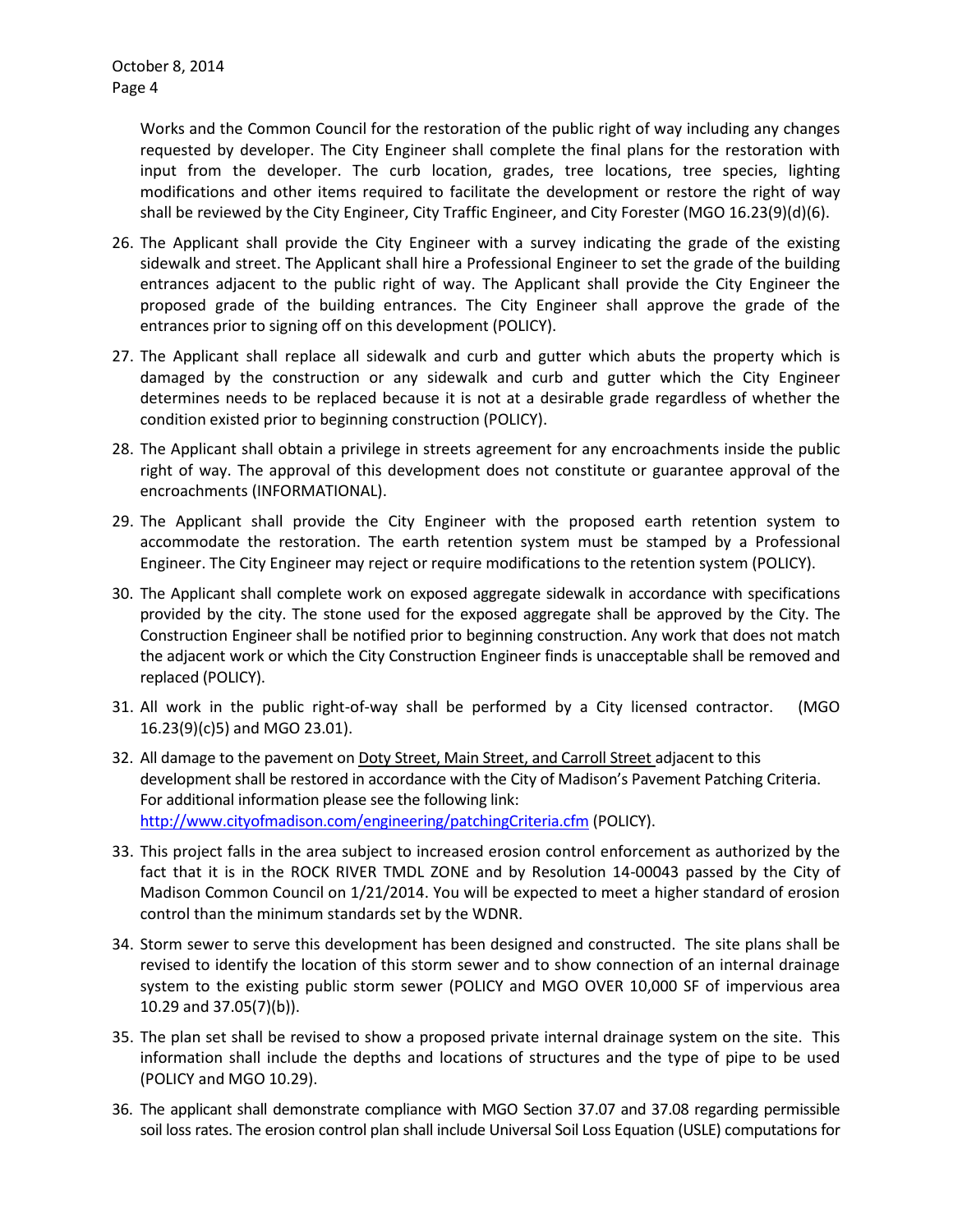the construction period. Measures shall be implemented in order to maintain a soil loss rate below 7.5 tons per acre per year.

37. Effective January 1, 2010, The Department of Commerce's authority to permit commercial sites, with over one (1) acre of disturbance, for stormwater management and erosion control has been transferred to the Department of Natural Resources (WDNR). The WDNR does not have an authorized local program transferring this authority to the City of Madison. The City of Madison has been required by the WDNR to continue to review projects for compliance with NR216 and NR-151but a separate permit submittal is now required to the WDNR for this work as well. The City of Madison cannot issue our permit until concurrence is obtained from the WDNR via their NOI or WRAPP permit process.

As this site is greater than one (1) acre, the applicant is required by State Statute to obtain a Water Resources Application for Project Permits (WRAPP) from the Wisconsin Department of Natural Resources, prior to beginning construction. This permit was previously known as a Notice of Intent Permit (NOI). Contact Eric Rortvedt at 273-5612 of the WDNR to discuss this requirement. Information on this permit application is available on line <http://dnr.wi.gov/Runoff/stormwater/constrformsinfo.htm> (NOTIFICATION).

38. Prior to approval, this project shall comply with MGO Ch. 37 regarding stormwater management. Specifically, this development is required to: Reduce TSS off of the proposed development by 80% when compared with the existing site, and; complete an erosion control plan and complete weekly selfinspection of the erosion control practices and post these inspections to the City of Madison website – as required by MGO Ch. 37.

Stormwater management plans shall be submitted and approved by City Engineering prior to signoff.

39. The applicant shall submit, prior to plan sign-off, digital PDF files to the Engineering Division (Jeff Benedict or Tim Troester). The digital copies shall be to scale, and shall have a scale bar on the plan set (POLICY and MGO 37.09(2)).

PDF submittals shall contain the following information:

- a) Building footprints
- b) Internal walkway areas
- c) Internal site parking areas
- d) Lot lines and right-of-way lines
- e) Street names
- f) Stormwater Management Facilities
- g) Detail drawings associated with Stormwater Mgmt Facilities (including if applicable planting plans)
- 40. The Applicant shall submit prior to plan sign-off, electronic copies of any Stormwater Management Files including
	- a) SLAMM DAT files
	- b) RECARGA files
	- c) TR-55/HYDROCAD/Etc
	- d) Sediment loading calculations

If calculations are done by hand or are not available electronically the hand copies or printed output shall be scanned to a PDF file and provided (POLICY and MGO 37.09(2)).

41. Prior to approval, the owner or owner's representative shall obtain a permit to plug each existing sanitary sewer lateral that serves a building which is proposed for demolition. For each lateral to be plugged the owner shall complete a sewer lateral plugging application and pay the applicable permit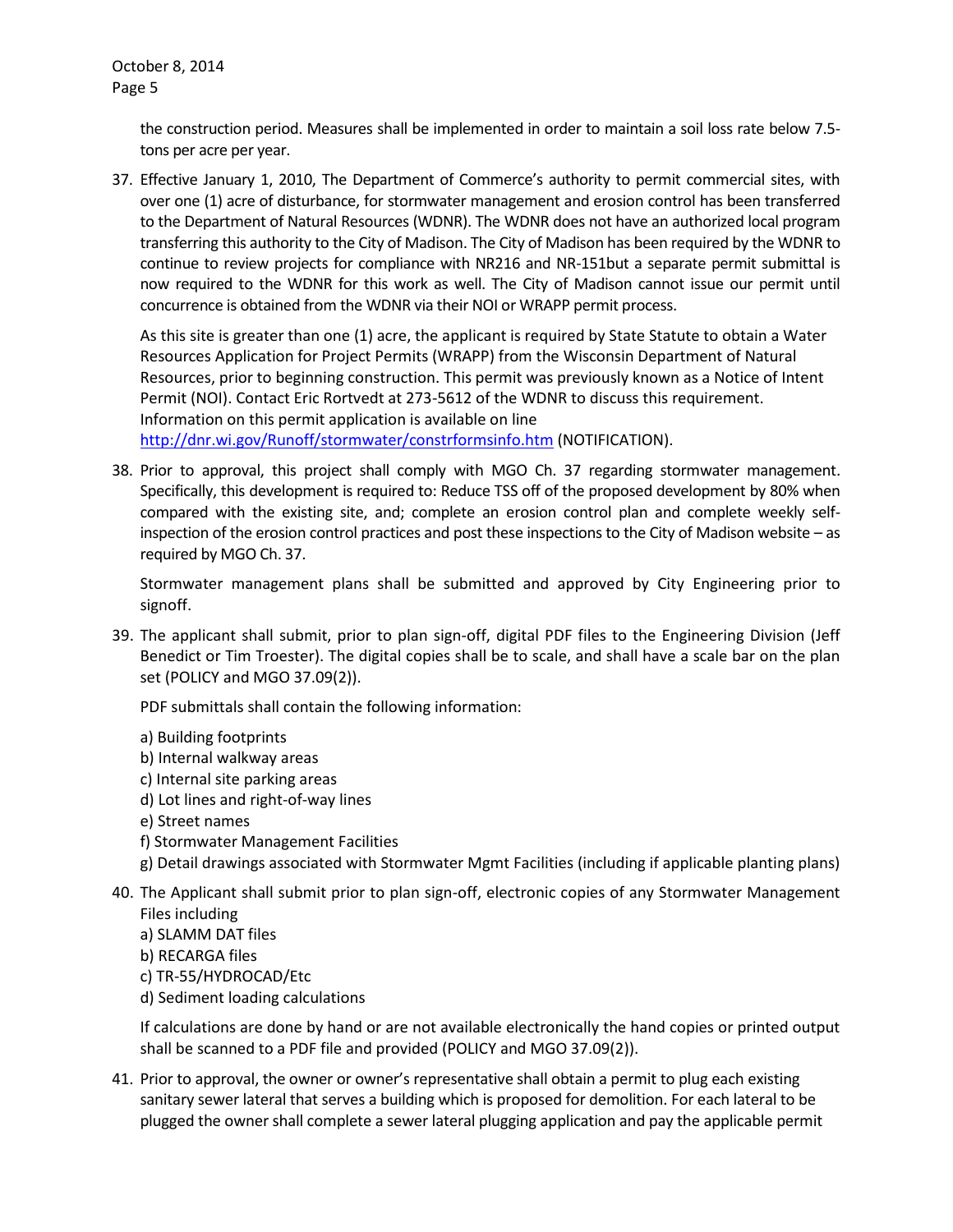fees. NOTE: As of January 1, 2013 new plugging procedures and permit fees go into effect. The new procedures and revised fee schedule is available on line at: <http://www.cityofmadison.com/engineering/permits.cfm> (MGO CH 35.02(14)).

- 42. All outstanding Madison Metropolitan Sewerage District (MMSD) are due and payable
- prior Engineering sign-off, unless otherwise collected with a Developer's / Subdivision Contract. Contact Janet Schmidt (608-261-9688) to obtain the final MMSD billing a minimum of two (2) working days prior to requesting City Engineering signoff (MGO 16.23(9)(d)(4)).
- 43. The site plan shall be revised to show all existing public sanitary sewer facilities in the project area as well as the size, invert elevation, and alignment of the proposed service (POLICY).

## **Please contact Eric Halvorson of Traffic Engineering at 266-6527 if you have any questions regarding the following 9 items:**

- 44. Provide an RFID for all regular parking customers which upon entry will signal the gate to lift without the customers needing to swipe a card or enter an entry code. *(Note: This condition was added by the Common Council on October 7, 2014, following the report of the City Traffic Engineer.)*
- 45. Modify the ingress point to provide for two gates, thus limiting the changes for queuing on West Doty Street public right-of-way. *(Note: This condition was added by the Common Council on October 7, 2014, following the report of the City Traffic Engineer.)*
- 46. The applicant shall provide a deposit for signing and marking to be determined by the Traffic Engineering Department. *(Note: This condition was added by the Common Council on October 7, 2014, following the report of the City Traffic Engineer.)*
- 47. The number of off street parking spaces reserved for residents use is not specified. Residents of this development shall not be eligible for participation in the Residential Permit Parking Program unless 24/7 reserved off street parking spaces are provided with a minimum 1:1 ratio of spaces per dwelling unit. The applicant shall inform all potential residents of this development of this restriction in their apartment leases. In addition, the applicant shall submit a copy of the lease noting the above condition.
- *48.* It is not clear whether any on-street metered public parking spaces will be lost due to this development. If any on-street metered public parking spaces are lost due to this development, the developer shall compensate the City of Madison Parking Utility \$39,550 for each on-street metered parking space lost due to the development, this represents the present value of the future revenue stream from these parking spaces. *(Note: This condition was removed by the Plan Commission on September 22, 2014.)*
- 49. The applicant shall submit one contiguous plan showing proposed conditions and one contiguous plan showing existing conditions for approval. The plan drawings shall be scaled to  $1'' = 20'$  and include the following, when applicable: existing and proposed property lines; parcel addresses; all easements; pavement markings; signing; building placement; items in the terrace such as signs, street light poles, hydrants; surface types such as asphalt, concrete, grass, sidewalk; driveway approaches, including those adjacent to and across street from the project lot location; parking stall dimensions, including two (2) feet of vehicle overhang; drive aisle dimensions; semitrailer movement and vehicle routes; dimensions of radii; and percent of slope.
- 50. The Developer shall post a security deposit prior to the start of development. In the event that modifications need to be made to any City owned and/or maintained traffic signals, street lighting, signing, pavement marking and conduit/handholes, the Developer shall reimburse the City for all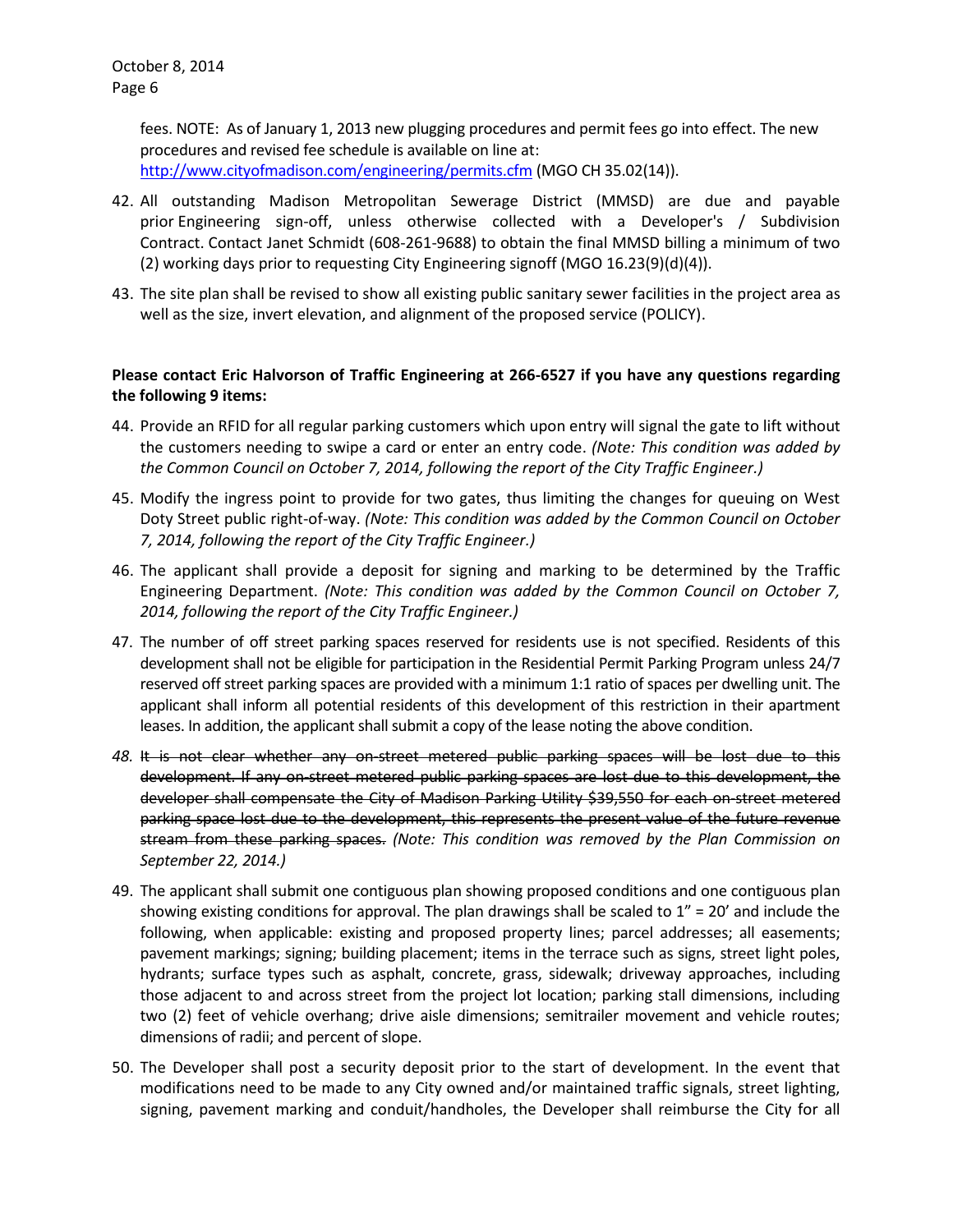associated costs including engineering, labor and materials for both temporary and permanent installations.

- 51. The City Traffic Engineer may require public signing and marking related to the development; the Developer shall be financially responsible for such signing and marking.
- 52. All parking facility design shall conform to MGO standards, as set in section 10.08(6).

## **Please contact Bill Sullivan of the Madison Fire Department at 261-9658 if you have any questions about the following 3 items:**

- 53. MFD does not support the underground parking garage beneath Carroll Street in its current configuration. The State building code prohibits openings in buildings along property lines. The proposed garage crosses (2) existing property lines. Property line and opening issues would need to be resolved to meet the requirements in IBC 2009, prior to the issuance of building permits.
- 54. Some of the drawings indicate the proposed (9) story residential development being built across a property line which would create a building code violation unless property lines are modified.
- 55. Ensure vertical exit enclosures extend to the exterior of the building as required by IBC 1022.

## **Please contact Kay Rutledge, Parks Division at 266-4714 if you have any questions about the following 4 items:**

- 56. Park impact fees (comprised of the Park Development Impact Fee per MGO Sec. 20.08(2) and the Parkland Impact Fee in lieu of land dedication per MGO Sec. 16.23(8)(f) and 20.08(6)) will be required for all new residential development. The developer must select a method for payment of park fees before signoff on the rezoning. This development is within the Tenney, Law and James Madison park impact fee district (SI26). Please reference ID# 14149 when contacting Parks about this project.
- 57. All proposed street tree removals within the right of way shall be reviewed by City Forestry. Please submit an existing inventory of trees (location, species, & DBH) and a tree removal plan (in PDF format) to Dean Kahl – *[dkahl@cityofmadison.com](mailto:dkahl@cityofmadison.com) or 266-4816*. Approval and permitting of street tree removals shall be obtained from the City Forester and/or the Board of Public Works prior to the approval of the site plan.
- 58. Additional street trees are needed for this project. All street tree planting locations and trees species with the right of way shall be coordinated with City Forestry. Please submit a site plan (in PDF format) to Dean Kahl – [dkahl@cityofmadison.com](mailto:dkahl@cityofmadison.com) or 266-4816. Approval and permitting of tree planting shall be obtained from the City Forester and/or the Board of Public Works prior to the approval of the site plan. Tree planting specifications can be found in section 209 of City of Madison Standard Specifications for Public Works Construction -

[http://www.cityofmadison.com/business/pw/documents/StdSpecs/2013/Part2.pdf.](http://www.cityofmadison.com/business/pw/documents/StdSpecs/2013/Part2.pdf)

59. Existing street trees shall be protected. Please include the following note on the site plan: Contractor shall install tree protection fencing in the area between the curb and sidewalk and extend it at least 5 feet from both sides of the tree along the length of the terrace. No excavation is permitted within 5 feet of the outside edge of a tree trunk. If excavation within 5 feet of any tree is necessary, contractor shall contact City Forestry (266-4816) prior to excavation to assess the impact to the tree and root system. Tree pruning shall be coordinated with City Forestry. Tree protection specifications can be found in section 107.13 of City of Madison Standard Specifications for Public Works Construction [http://www.cityofmadison.com/business/pw/documents/StdSpecs/2013/Part1.pdf.](http://www.cityofmadison.com/business/pw/documents/StdSpecs/2013/Part1.pdf)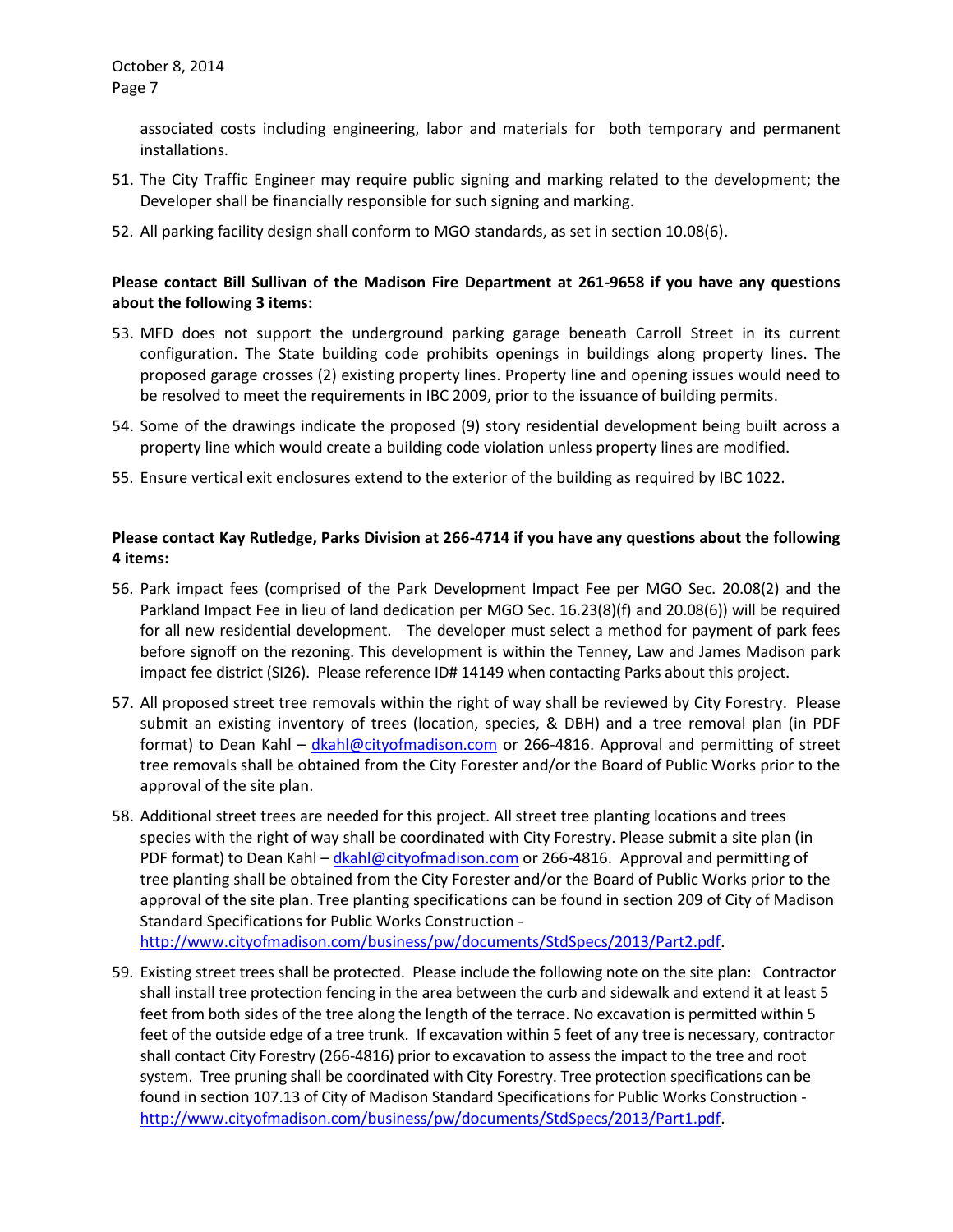#### **Please contact Tim Sobota of Metro Transit at 261-4289 if you have any questions regarding the following 4 items:**

- 60. The applicant shall protect the existing bus shelter, curbside bus loading zone, and sidewalk pedestrian access to transit vehicles during construction. Pedestrian access must be maintained along the entire block face of West Main Street, between South Hamilton Street and Martin Luther King Jr. Boulevard, and must comply with standards set out by the Americans with Disabilities Act.
- 61. In the case where construction activities must hinder the above access requirements, such activities shall be scheduled during non-peak periods of transit activity. These periods include weekends and weekdays outside the hours of 6:00 AM to 9:30 Am and 2:30 PM to 6:00 PM.
- 62. The applicant shall be required to provide notice to Metro Transit five (5) days prior to any encroachment of construction activity onto the passenger shelter, sidewalk, or curbside bus loading area.
- 63. Metro Transit operates an extremely high level of transit service along West Main Street along the block face between South Hamilton Street and Martin Luther King Jr. Boulevard. Buses are scheduled to park and wait time at this stop location throughout the day, and during peak periods the entire block face can be occupied by transit vehicles.

### **Please contact Dennis Cawley, Water Utility, at 266-4651 if you have any questions regarding the following 2 items:**

- 64. The developer shall be responsible for all relocation or abandonment costs involving the public water main associated with the construction of facilities beneath the public right-of-way.
- 65. This property is not in a City of Madison Wellhead Protection District. All wells located on this property shall be abandoned if no valid well operation permit has been obtained from the Madison Water Utility.

### **Please contact Pat Anderson, Zoning, at 266-5978 if you have any questions regarding the following 3 items:**

- 66. Section 28.185(7)(a)5 requires that if a demolition or removal permit is approved, it shall not be issued until the reuse and recycling plan is approved by the Recycling Coordinator, Mr. George Dreckmann (608-267-2626).
- 67. Section 28.185(10) Every person who is required to submit a reuse and recycling plan pursuant to Section 28.185(7)(a)5 shall submit documents showing compliance with the plan within sixty (60) days of completion of demolition.
- 68. Section 28.185(9)a A demolition or removal permit is valid for one (1) year from the date of the Plan Commission approval.

**The applicant is also required to satisfy the conditions of approval of the Urban Design Commission prior to the final staff approval of the project and the issuance of permits. Please contact Al Martin, Urban Design Commission Secretary, at 267-8740 if you have any questions about those conditions.**

**Specific questions regarding the comments or conditions contained in this letter should be directed to the commenting agency.**